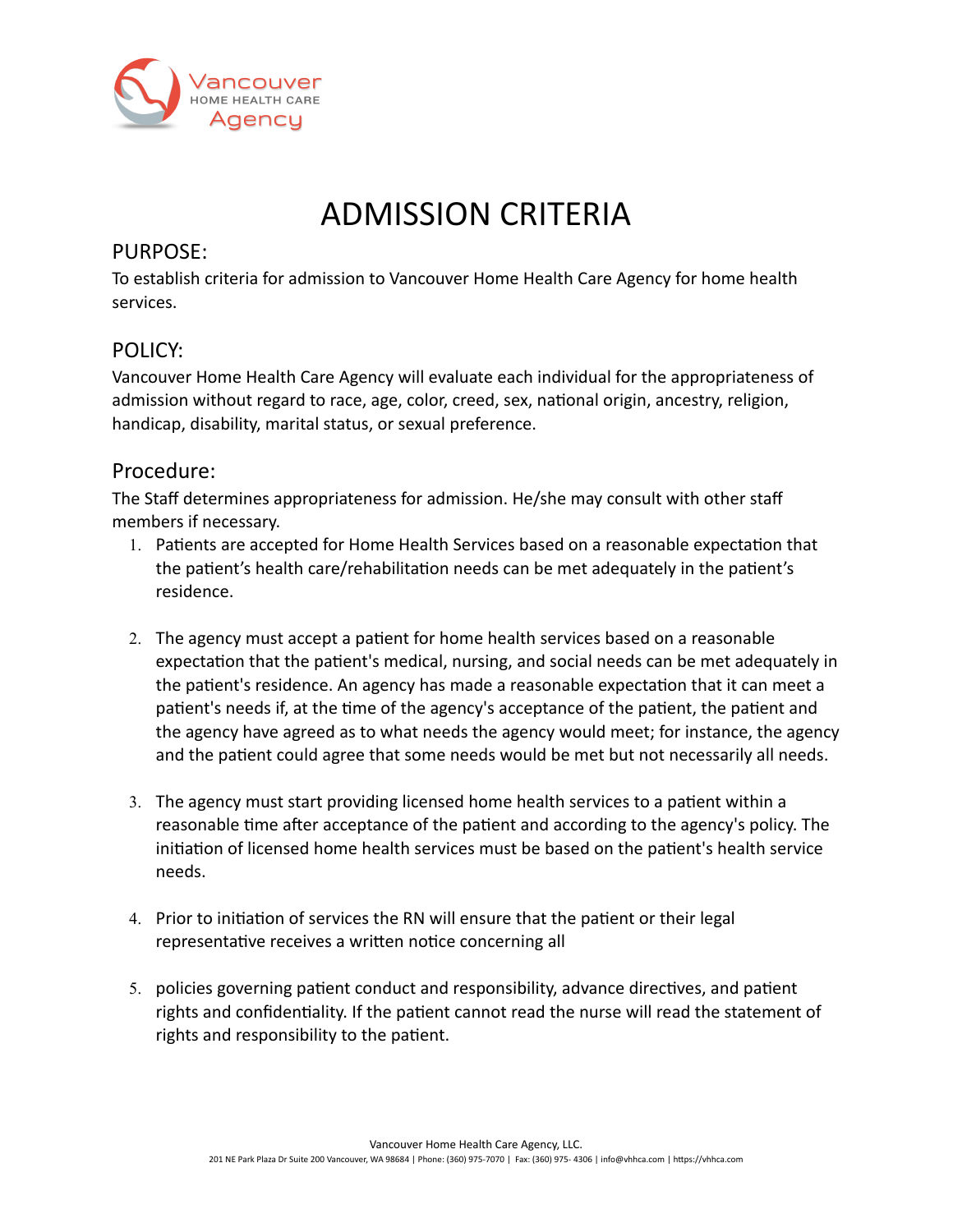

- 6. An initial health assessment must be performed in the patient's residence by the appropriate health care professional prior to or at the time that licensed home health services are initially provided to the patient. The assessment must determine whether the agency has the ability to provide the necessary services.
	- A. If a practitioner has not ordered skilled nursing care for a patient, then the appropriate registered nurse must prepare a care plan. The care plan must be developed after consultation with the patient and the patient's family and must include services to be rendered, the frequency of visits or hours of service, identified problems, method of intervention, and projected date of resolution. The care plan must be reviewed and updated by all appropriate staff members involved in patient care at least annually, or more often as necessary to meet the needs of the patient.
- B. If a practitioner orders therapy, then the appropriate PT, OT, or ST, must perform an evaluation. The plan of care must be signed and approved by a practitioner in a timely manner. The plan of care must be developed in conjunction with agency staff and must cover all pertinent diagnoses, including mental status, types of services and equipment required, frequency of visits at the time of admission, prognoses, functional limitations, activities permitted, nutritional requirements, medications and treatments, any safety measures to protect against injury, and any other appropriate items. The appropriate health care personnel must perform services as specified in the plan of care. The plan of care must be revised as necessary, but it must be reviewed and updated at least every sixty days.
- 6. Considerations relevant to acceptance of a patient may include:
	- a. Adequacy and suitability of Agency personnel and resources to provide the services required by the patient.
	- b. Attitudes of patient and family members toward home care.
	- c. Comparative benefits of home care to institutional care.
	- d. Adequate physical facilities in the patient's residence.
	- e. Availability and willingness of family members or substitute family members to participate in care.
	- f. Availability and cooperation of the patient's personal physician in establishing and managing the plan of care.
	- g. Conditions of coverage, including homebound status, if applicable.
	- h. Safety of staff related to patient's housing, neighborhood and attitude of members in the home.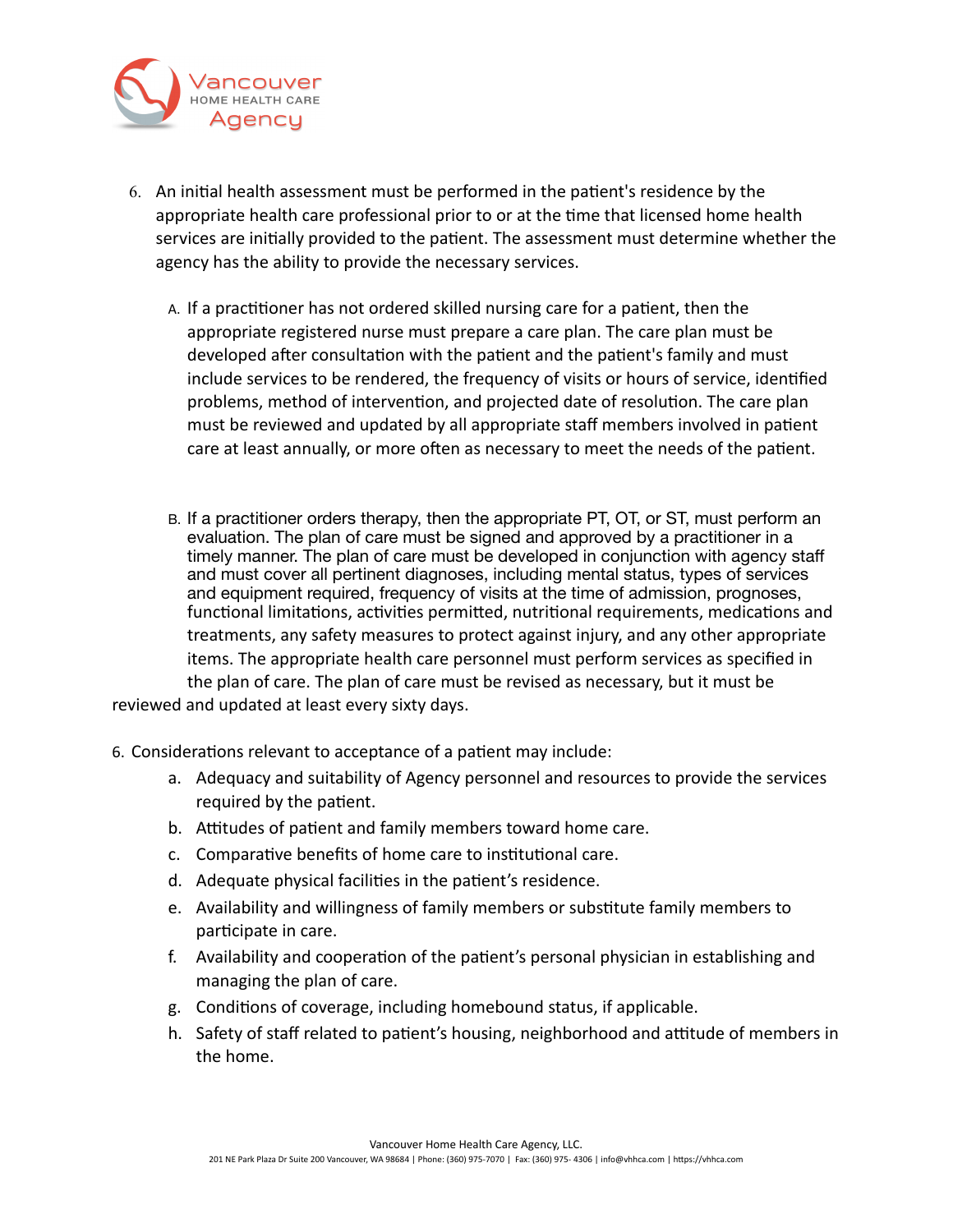

- 7. The decision regarding acceptance for admission to the Agency is not based solely on the physician's referral or the patient's request. It is based on the determined need for skilled intervention.
- 8. Upon referral, the decision regarding acceptance of and initiation of service by licensed staff will be made within 48 hours, of the referral or within 48 hours of the patients return home or knowledge of return home or on the physicians ordered start of care date.
- 9. No patient is admitted for services without an order from a physician. However, a visit may be made by the Agency's staff without a physician's order for the purpose of:
	- a. Evaluation of patient meeting criteria of home health services.
	- b. Offering guidance to the individual regarding the selection of a physician.
	- c. The use of community resources.
- 10. If the patient cannot be admitted, appropriate persons are notified and the Agency attempts to refer the individual to other community resources related to the patient's needs.
- 11. All patients shall be under the care of a doctor of medicine, osteopathy, podiatry medicine. It is expected that the patient will be seen by the doctor when medically indicated, but at least every six months if possible.
- 12. The agency shall establish and maintain for each patient accepted for care a health record which shall include at least the following information
	- a) Name
	- b) Current address
	- c) Date of birth
	- d) Sex
	- e) Date of admission
	- f) Name, address and telephone number of the responsible party
	- g) Name, address, and telephone number of the attending physician, dentist, podiatrist, or other licensed and legally authorized person whose orders or recommendations are being implemented by the home health agency.
	- h) Admission diagnosis or pertinent health information
	- i) Reason for admission